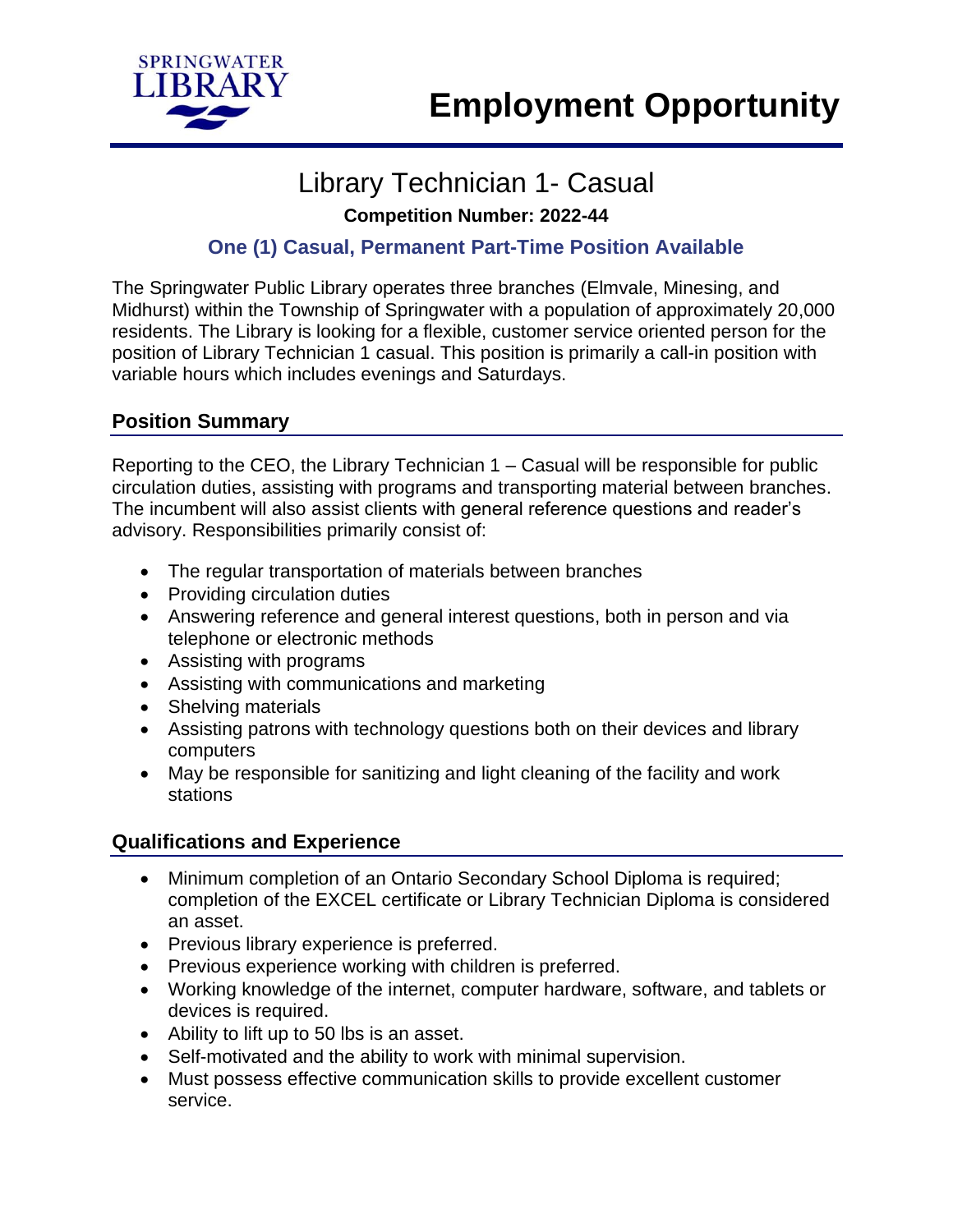- Ability to maintain discretion and a high degree of confidentiality of information is critical.
- Must be willing to work flexible hours, including Saturdays and some evenings.
- Must be able to work at any branch location (Elmvale, Midhurst, Minesing); this position will require travel between all three branches of the Springwater Public Library.
- As a condition of employment, all applicants must be willing to submit a Criminal Records Search - Vulnerable Sector Screening that is acceptable and in good standing to the Springwater Public Library.
- Class G Driver's License required: license must be maintained as valid and in good standing

#### **Rate of Pay**

The rate of pay for this position is \$24.73 per hour (2022 rate) plus statutory holidays and vacation pay as per the Employment Standards Act.

#### **Hours of Work**

This position, with an anticipated start date beginning in June. This position does not offer guaranteed hours each week, as it is a casual position. Hours will vary from week to week and may be a combination of both scheduled and call-in.

## **How to Apply**

Apply online by visiting [www.springwater.ca/careers](http://www.springwater.ca/careers) and click on **Apply Now** to submit your cover letter and resume for Competition Number 2022-44.

#### **Closing Date:** June 1, 2022.

**Note:** Applications that are not submitted online will not be considered. All applicants must provide a valid email address for communication purposes. Written correspondence pertaining to this recruitment may be sent to the email address provided. Applicants are responsible for ensuring that they check their email regularly. Personal information is collected under the authority of the *Municipal Act* and is used to determine eligibility for potential employment.

**Important:** As a condition of hire, all new employees will be required to comply the mandatory COVID-19 Vaccination Policy that is in effect.

The Library thanks all applicants for their interest. Only those candidates selected for an interview will be contacted.